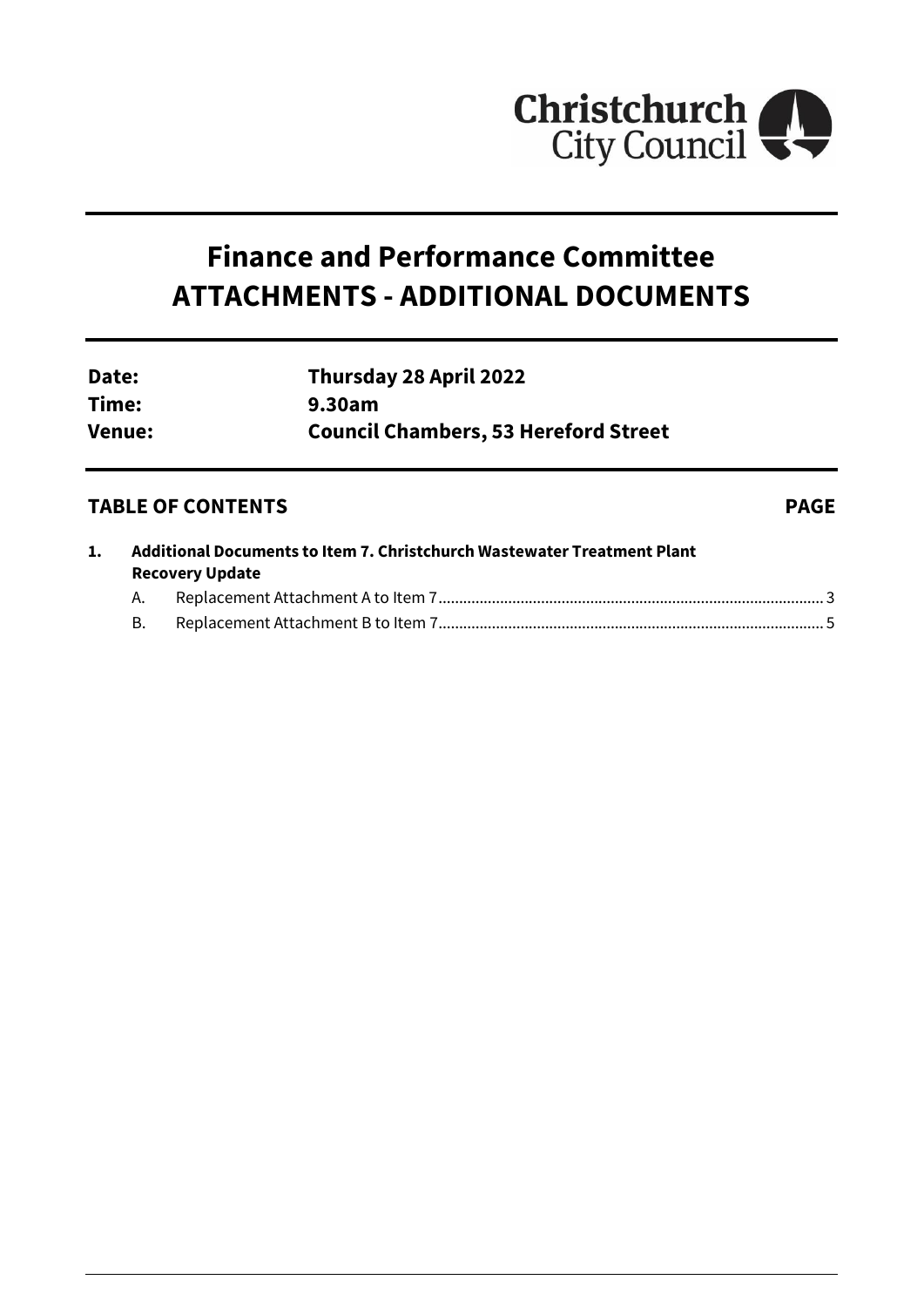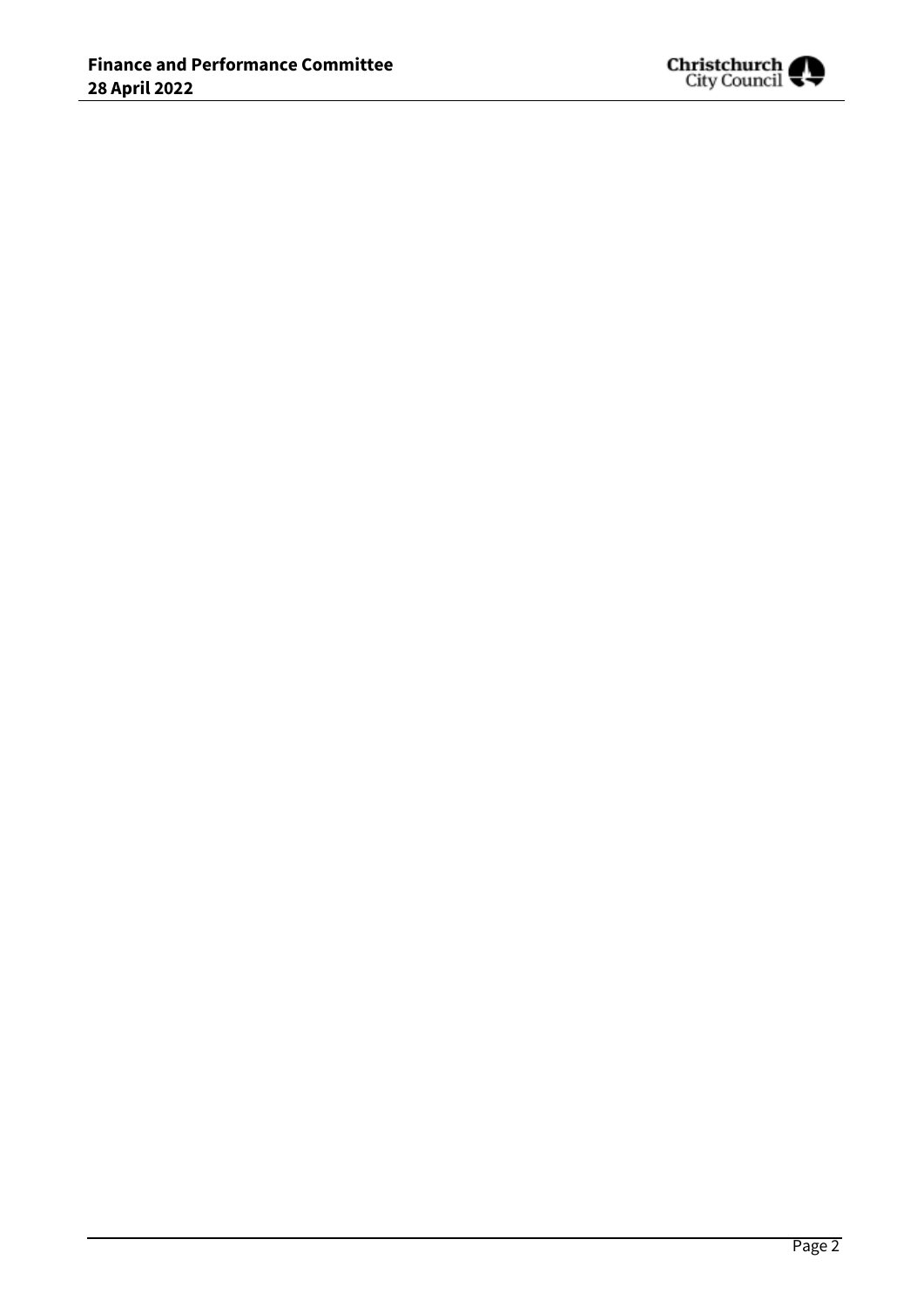### <span id="page-2-0"></span>**Replacement Attachment A: Timeline of events**

| Date   | Description                                                                                                                                                             |
|--------|-------------------------------------------------------------------------------------------------------------------------------------------------------------------------|
| 01 Nov | Fire event                                                                                                                                                              |
|        | Independent fire investigator appointed                                                                                                                                 |
|        | Fire continues to burn and smoulder within the trickling filters - Firefighting efforts<br>continue                                                                     |
| 02 Nov | WorkSafe New Zealand formally notified of event                                                                                                                         |
|        | Environment Canterbury formally notified of increased risk of breaching wastewater<br>discharge and air discharge consent conditions - water quality and odour concerns |
|        | Fire continues to burn and smoulder within the trickling filters                                                                                                        |
| 03 Nov | Fire and Emergency NZ (FENZ) leave site                                                                                                                                 |
|        | Rapid assessment for structural safety                                                                                                                                  |
|        | Polymer Dosing of Wastewater Begins to reduce solids load                                                                                                               |
|        | Fire continues to smoulder within the trickling filters                                                                                                                 |
| 05 Nov | Water suppression spray activated to manage persistent hotspots                                                                                                         |
|        | Technical process consultant support appointed - options generation and assessment<br>for recovery of treatment effectiveness                                           |
|        | Fire continues to smoulder within the trickling filters                                                                                                                 |
| 9 Nov  | Hydrogen Peroxide dosing started in the ponds                                                                                                                           |
|        | Fire continues to smoulder within the trickling filters                                                                                                                 |
| 14 Nov | Started trialling sending contaminated sludge to digesters                                                                                                              |
| 17 Nov | Fire continues to smoulder within the trickling filters                                                                                                                 |
|        | Engineers appointed to conduct damage assessments<br>Fire continues to smoulder within the trickling filters                                                            |
| 22 Nov | Claim accepted by insurer                                                                                                                                               |
| 25 Nov |                                                                                                                                                                         |
| 29 Nov | Fire confirmed out by FENZ<br>Water suppression ends                                                                                                                    |
|        |                                                                                                                                                                         |
|        | Interim payment received from insurers<br>Trial removal of filter media                                                                                                 |
| 02 Dec |                                                                                                                                                                         |
| 03 Dec | Overland Sludge pipe installed and in use to remove the contaminated sludge                                                                                             |
| 16 Dec | Plant reconfiguration solution finalised – convert two clarifiers to aeration basins                                                                                    |
| 15 Dec | Odour pipework modifications complete - screen room back into system and TF's<br>isolated                                                                               |
| 17 Dec | Aerator equipment ordered for clarifier conversion                                                                                                                      |
| 26 Jan | Contractor for clarifier conversion works appointed                                                                                                                     |
| 28 Jan | Contractor on site for clarifier conversion works                                                                                                                       |
| 03 Feb | Planning for further pond aeration capacity begins                                                                                                                      |
| 28 Feb | Aerator equipment on site for assembly                                                                                                                                  |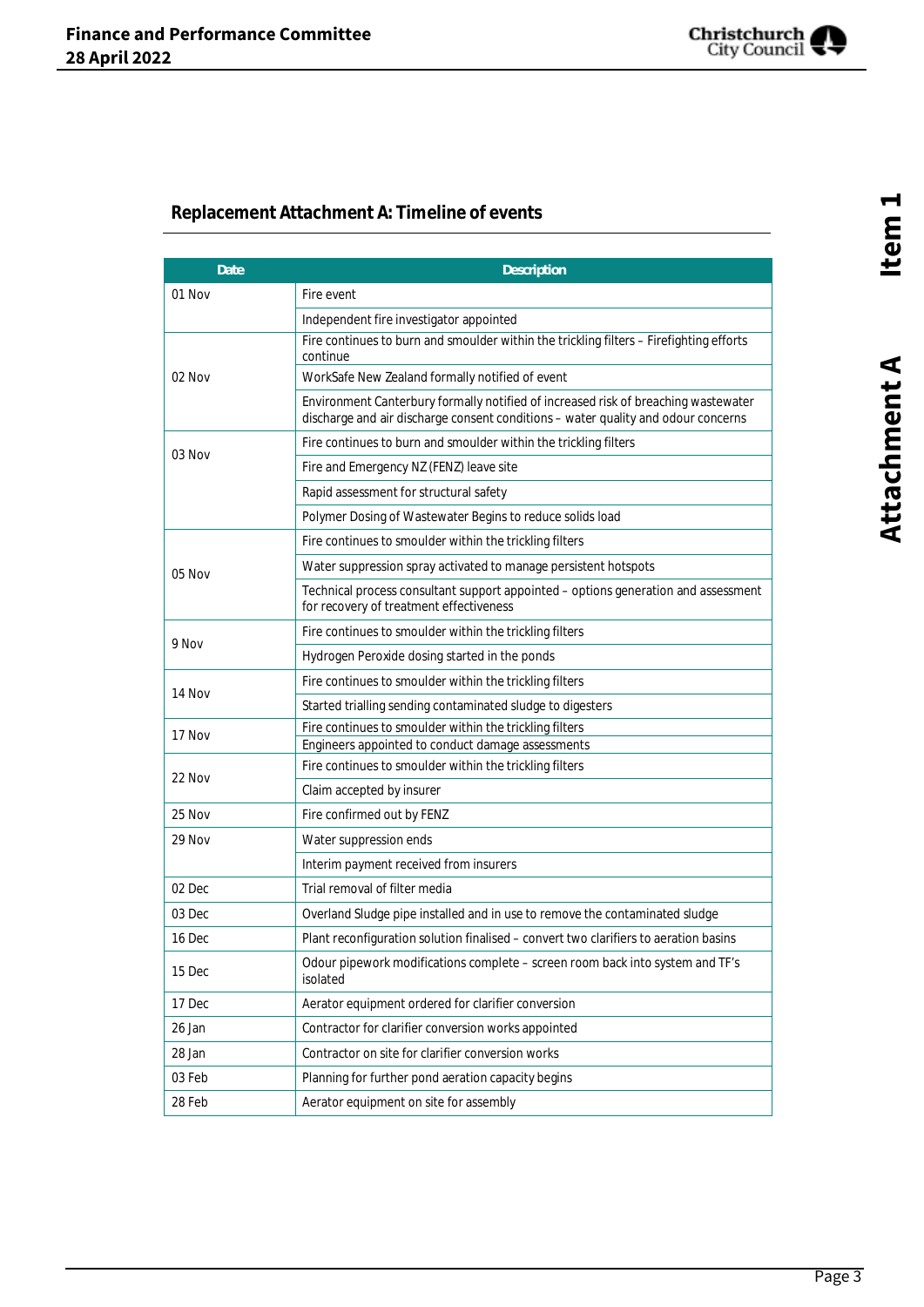| Date                   | <b>Description</b>                                                                                                        |
|------------------------|---------------------------------------------------------------------------------------------------------------------------|
| 04 Mar                 | WorkSafe New Zealand formally notifies Council that they will not be carrying out an<br>investigation                     |
| 10 Mar                 | Concrete sample extraction begins for damage assessment                                                                   |
| 16 Mar                 | Aerators lifted in clarifier basins for installation                                                                      |
| 25 Mar                 | Confirmation from insurer that removal of filter media can begin                                                          |
| 06 Apr                 | Aerators switched on in converted aeration basins                                                                         |
| 12 Apr                 | Fast track appointment of contractor to remove filter media approved                                                      |
| Late April - Early May | Contractor appointed and methodology confirmed<br>Contractor begins establishing on site                                  |
| Mid May                | Aeration basins expected to have stabilised under new process                                                             |
| Late May               | Monitoring begins of oxidation pond water quality to determine if further aeration<br>units are required within the ponds |
| Late May - mid June    | Filter media removal works underway                                                                                       |
| December 2022          | Filter media removal complete                                                                                             |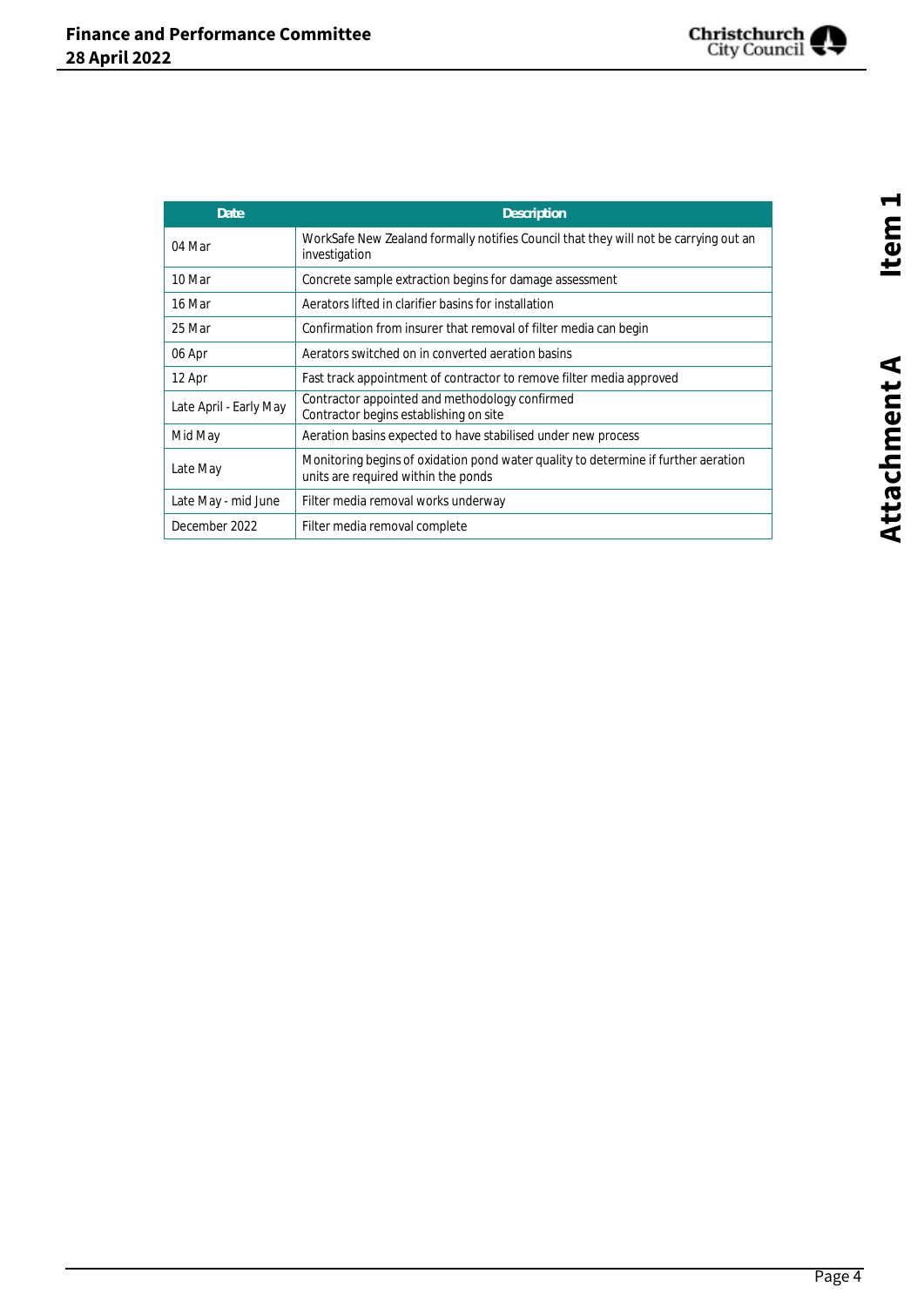$\blacktriangleright$ 

Sheet indicated the

mough prolonged or

of the trickling filters, and wind qusts, we at risk, but the

### <span id="page-4-0"></span>**Replacement Attachment B: Odour Removal and Management Options**

### **NOTES:**

- 1. Consultants were asked to identify and provide a preliminary assessment of effectiveness, risk, environmental management and hazardous materials compliance for odour control measures. The consultants have advised that s odour control measures would be uniquely challenging due to open air environment and large Tricking Filters structures. The scale of these filters are over 55 metres in diameter and eight meters tall, although these would **small contained environments.**
- 2. The filter media within the Trickling Filters is classified as hazardous material The media material contained in the trickling filters was used to treat sewage and wastewater, therefore meet the threshold of a Class the Land Transport Act 1998: Dangerous Goods 2005 Rule that require special care when transporting. The media will also meet the classifications under Hazardous Substances under the Hazardous Substances Regulations 2017, H **Substances and New Organisms Act 1996**
- 3. The options that were considered to manage odour from the Trickling Filters are grouped below by treatment type; Chemical Treatment, Cover, Cap and Air Extraction. It is noted that covering creates the containment of ga highly dangerous for both residents and workers on site alike. All of the chemical treatment options identified are by their nature hazardous with the potential to create further hazardous gases and create a even higher he
- 4. The top layer of the plastic filter media and the roof material that collapsed and melted in the fire has formed a permeable and impermeable media layer across the surface. This means that any spray application of chemi **not reach all areas of the filter media and pockets of biomass will remain active and emit odour.**
- 5. Removing the material remains the best, most effective options. We are currently working with options of removing and/or deconstructing structures. Once the material is removed, the odour being emitted from the Tricklin **gone.**

| Option             | Description                                               | <b>Effectiveness</b>                                                                    | <b>Risks</b>                                                                                                                   | Environmental Management & Hazardous Material                                                                                                                                                                  |
|--------------------|-----------------------------------------------------------|-----------------------------------------------------------------------------------------|--------------------------------------------------------------------------------------------------------------------------------|----------------------------------------------------------------------------------------------------------------------------------------------------------------------------------------------------------------|
|                    |                                                           | Treatment options to reduce odour emission until full removal of filter media achieved  |                                                                                                                                |                                                                                                                                                                                                                |
|                    | Install deodorising spray / fog<br>machines to mask odour | Quick to install                                                                        | Overall Risk: High                                                                                                             | Advice received from the Safety Data Sheet indicated th<br>following                                                                                                                                           |
|                    |                                                           | Similar to water sprays installed immediately following fire<br>so methodology is known | Warnings of toxicity, environmental and health damage                                                                          | Avoid release to the environment                                                                                                                                                                               |
|                    |                                                           |                                                                                         | Unlikely to be highly effective and some odour likely to                                                                       | Causes skin irritation                                                                                                                                                                                         |
|                    |                                                           | Can adjust fogging for different weather conditions                                     | persist                                                                                                                        | Causes serious eye irritation<br>May damage fertility or the unborn child                                                                                                                                      |
|                    |                                                           | Steel distributor structure of Trickling Filters can remain                             | Easy access to large quantity of deodorising chemical                                                                          | May cause damage to blood system through prolonged<br>repeated exposure                                                                                                                                        |
|                    | and doesn't need to be removed                            |                                                                                         | required                                                                                                                       | Harmful to aquatic life with long lasting effects                                                                                                                                                              |
|                    |                                                           | Visual reinforcement that odour is being treated                                        | Effectiveness reduced on windy days due to wind                                                                                | Harmful to soil environment                                                                                                                                                                                    |
| Chemical Treatment |                                                           |                                                                                         | dispersing deodoriser away from filter structures with<br>increased risk to residential areas, the estary, oxidation<br>ponds. | Based on this information, the height of the trickling filte<br>atomising the product through misters and wind gusts, v<br>believe this will not only put our staff at risk, but the<br>surrounding residents. |
|                    |                                                           |                                                                                         | Trickling filter not protected from wet weather which reacts<br>with biomass and makes odour worse                             |                                                                                                                                                                                                                |
|                    |                                                           |                                                                                         |                                                                                                                                |                                                                                                                                                                                                                |

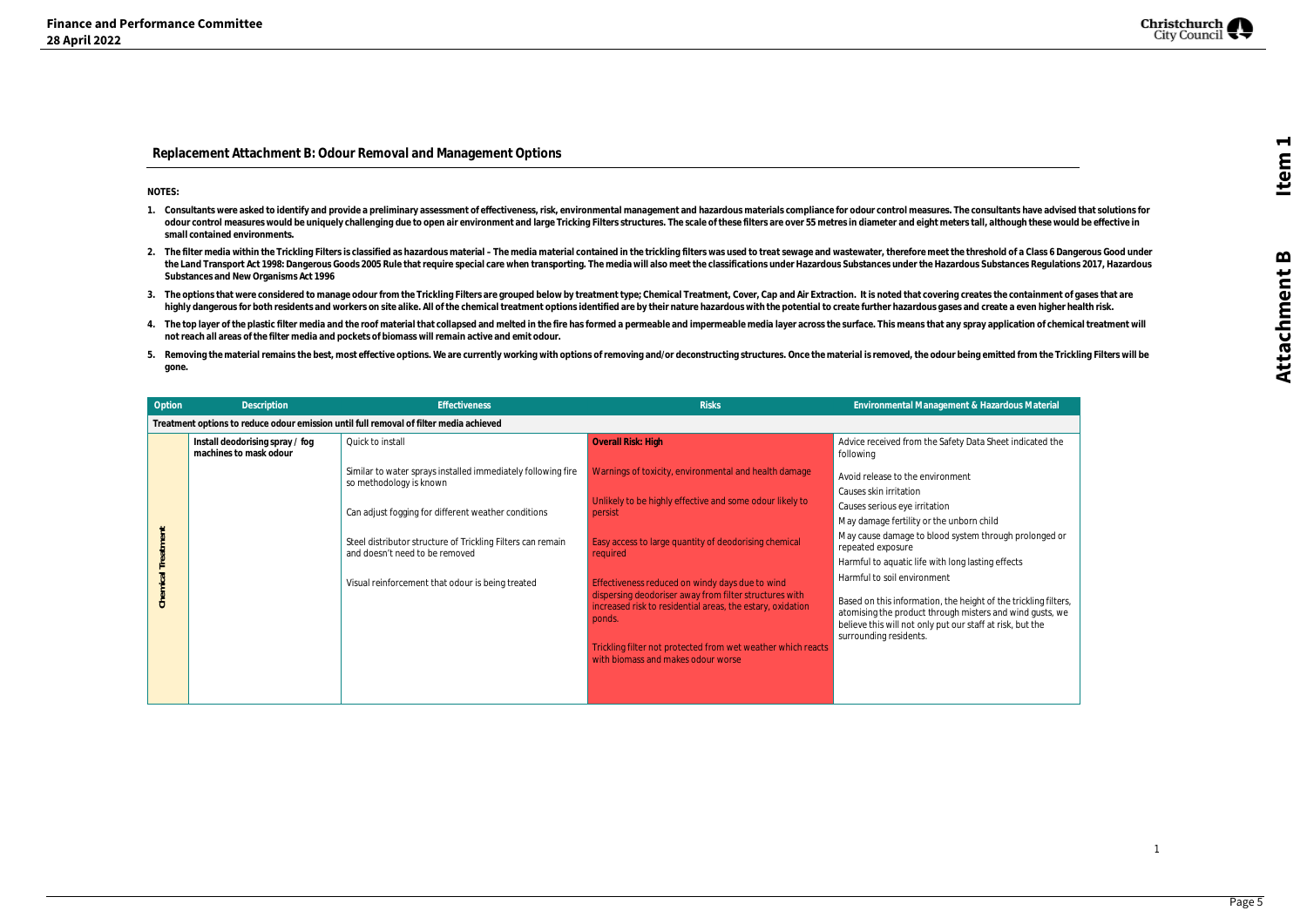| Option | Description                                         | <b>Effectiveness</b>                                                                                                                                                                                                            | <b>Risks</b>                                                                                                                              | Environmental Management & Hazardous Material                                                                                                                                                                     |
|--------|-----------------------------------------------------|---------------------------------------------------------------------------------------------------------------------------------------------------------------------------------------------------------------------------------|-------------------------------------------------------------------------------------------------------------------------------------------|-------------------------------------------------------------------------------------------------------------------------------------------------------------------------------------------------------------------|
|        | Spray filter media with<br>Bleach/Chlorine solution | No real benefits as huge size of filter structures requires<br>large amounts of chemicals which will increase the hazards<br>already inside structure when chemicals are combined with<br>already existing hazardous materials. | <b>Overall Risk: HIGH</b><br>High concentration level of bleach including chlorine<br>compounds required for such a huge volume in filter | Environmental Management Plan required for dealing with<br>application and disposal of hazardous liquid<br>Bleach/Chlorine solutions are often used as a disinfectant,                                            |
|        |                                                     | Steel distributor structure of Trickling Filters can remain<br>and doesn't need to be removed                                                                                                                                   | structures with resulting unstable compounds<br>Bleach at high concentration levels is a hazardous chemical                               | not as a deodoriser and the reaction of chlorine with the<br>organic matter may exacerbate the odour situation                                                                                                    |
|        |                                                     |                                                                                                                                                                                                                                 | and sprayed into the air would create serious and direct<br>physical health issues.                                                       | If the bleach/chlorine solution was to inhibit the bacterial<br>action taking place now, the remaining organic matter may<br>at a later time become more problematic as it decays or<br>bacterial action resumes. |
|        |                                                     |                                                                                                                                                                                                                                 | Impossible to treat all filter media due to the burnt surface<br>of the media, resulting in residual odour from untreated<br>pockets      | Depending on the source, concentration and how the<br>solution is handled and transported, there may be                                                                                                           |
|        |                                                     |                                                                                                                                                                                                                                 | Chemical reaction with biomass within the filter material<br>will produce toxic gas hazardous to workers and residents                    | significant requirements to be complied with under the<br>Hazardous Substances Regulations 2017.<br>Bleach/chlorine has multiple classifications for Hazardous                                                    |
|        |                                                     |                                                                                                                                                                                                                                 | Odour will return as bugs recolonise the biomass within the<br>filter media - regular re-application required                             | Substances and poses risk to human and environmental<br>health, including but not limited to Toxic Gas and is<br>Corrosive                                                                                        |
|        |                                                     |                                                                                                                                                                                                                                 |                                                                                                                                           | Bleach/chlorine in high quantities requires specialised<br>training and certification for the handling for the product                                                                                            |
|        | Spray filter media with lime<br>solution            | No real benefits as huge size of filter structures requires<br>large amounts of chemicals which will increase the hazards<br>already inside structure when chemicals are combined with                                          | <b>Overall Risk: HIGH</b><br>Lime solution is corrosive and sprayed into the air could                                                    | Application methodology needs to be developed<br>Environmental Management Plan required for dealing with                                                                                                          |
|        |                                                     | already existing hazardous materials.<br>Odour less likely to be produced as lime spray creates high<br>pH conditions                                                                                                           | create health issues<br>Likely to require regular re-application as rain will wash                                                        | application and disposal of hazardous material<br>Specialist Personal Protective Equipment required                                                                                                               |
|        |                                                     | Steel distributor structure of Trickling Filters can remain<br>and doesn't need to be removed                                                                                                                                   | lime solution away<br>Uneven surface means complete coverage of whole surface                                                             | Leeching into ground water table toxic to marine life -<br>considering is given to the Oxidation ponds which are a<br>protected Wildlife Reserve                                                                  |
|        |                                                     |                                                                                                                                                                                                                                 | unlikely to be achieved, resulting in residual odour from<br>untreated pockets                                                            | Highly corrosive                                                                                                                                                                                                  |
|        |                                                     |                                                                                                                                                                                                                                 | Lime is a hazardous material and will require careful<br>management                                                                       | Odours produced harmful to human health if specific levels<br>are met                                                                                                                                             |
|        |                                                     |                                                                                                                                                                                                                                 |                                                                                                                                           | Requires compliance with<br>• Hazardous Substances and New Organisms Act 1996<br>• Hazardous Substances Regulations 2017                                                                                          |

# Christchurch<br>City Council

Item<sub>1</sub> **Attachment B Item 1** Attachment B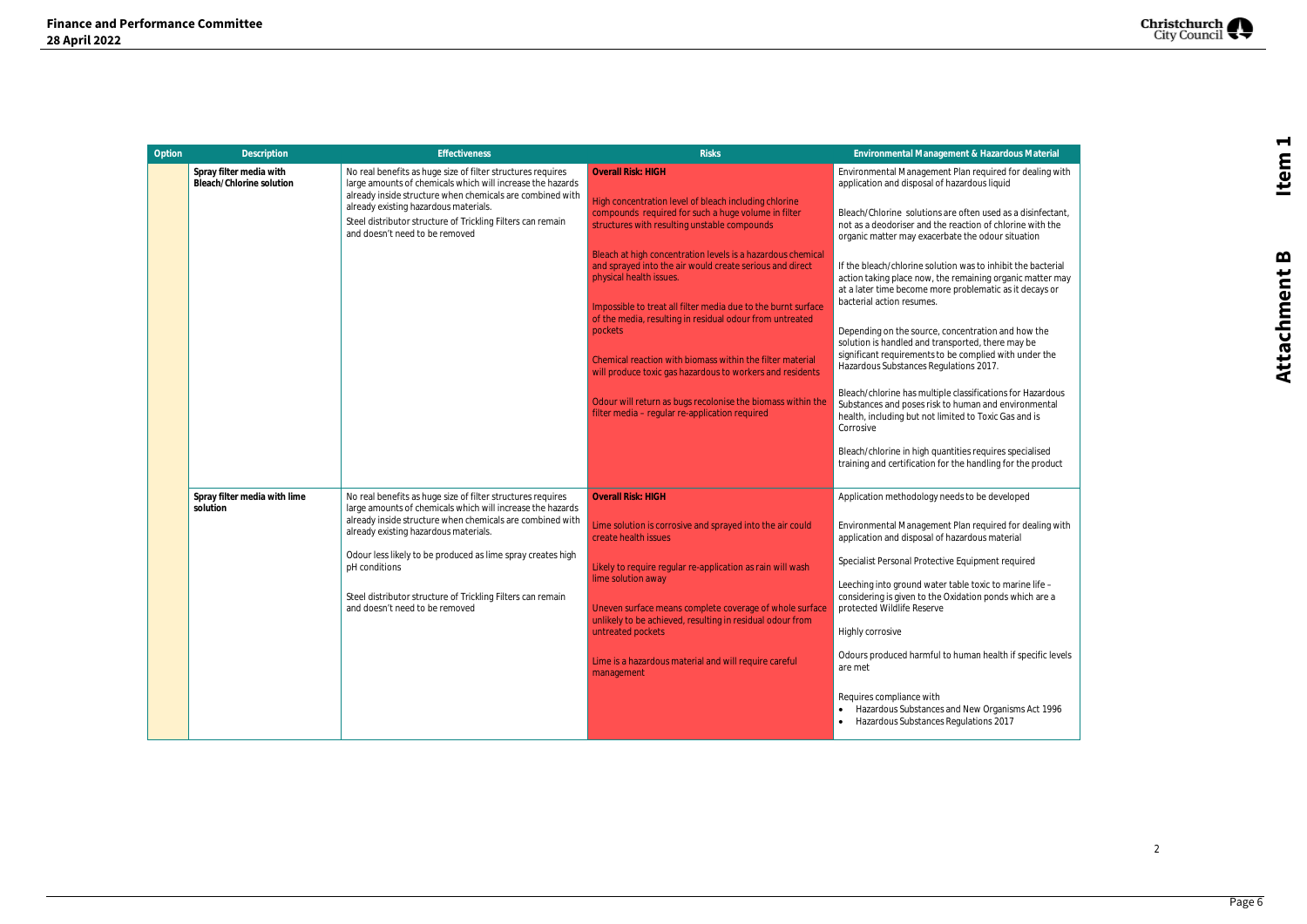| Option | Description                                                                                                                                  | <b>Effectiveness</b>                                                                                                                                                                                                                                                                                                                                                                                                                                                                                                                                          | <b>Risks</b>                                                                                                                                                                                                                                                                                                                                                                                                                                                                                                                                                                                                                                                                                                                                                                     | Environmental Management & Hazardous Material                                                                                                                                                                                                                                                                                                                                                                                                                                                                                                                                              |
|--------|----------------------------------------------------------------------------------------------------------------------------------------------|---------------------------------------------------------------------------------------------------------------------------------------------------------------------------------------------------------------------------------------------------------------------------------------------------------------------------------------------------------------------------------------------------------------------------------------------------------------------------------------------------------------------------------------------------------------|----------------------------------------------------------------------------------------------------------------------------------------------------------------------------------------------------------------------------------------------------------------------------------------------------------------------------------------------------------------------------------------------------------------------------------------------------------------------------------------------------------------------------------------------------------------------------------------------------------------------------------------------------------------------------------------------------------------------------------------------------------------------------------|--------------------------------------------------------------------------------------------------------------------------------------------------------------------------------------------------------------------------------------------------------------------------------------------------------------------------------------------------------------------------------------------------------------------------------------------------------------------------------------------------------------------------------------------------------------------------------------------|
|        | Spray filter media with an enzyme<br>solution to reduce generation of<br>odorous compounds                                                   | No real benefits as huge size of filter structures requires<br>large amounts of chemicals which will increase the hazards<br>already inside structure when chemicals are combined with<br>already existing hazardous materials.<br>Enzyme deactivates the chemical pathway that generates<br>odour<br>Steel distributor structure of Trickling Filters can remain<br>and doesn't need to be removed<br>*Further information on the specific enzyme solution is<br>required to carry out further analysis of Environmental<br>Management & Hazardous Materials | <b>Overall Risk: HIGH</b><br>Product may not be suitable for open vessels<br>Likely to require regular re-application as rain will wash<br>enzyme solution away<br>Availability of enzymes in NZ uncertain due to volumes<br>required. Sourcing from overseas and supply chain issues<br>would likely result in delays<br>Uneven surface means complete coverage of whole surface<br>unlikely to be achieved, resulting in residual odour from<br>untreated pockets                                                                                                                                                                                                                                                                                                              | Application methodology needs to be developed<br>Environmental Management Plan required for dealing with<br>application and disposal of hazardous material<br>Highly likely specialist training and personal protective<br>equipment required.<br>Requires compliance with<br>• Land Transport Act 1998: Dangerous Goods Rule 2005<br>• Hazardous Substances and New Organisms Act 1996<br>Hazardous Substances Regulations 2017<br>*Further information on the specific enzyme solution is<br>required to carry out further analysis of Environmental<br>Management & Hazardous Materials |
| Cover  | Cover filter media with High<br>Density Polyethylene (or similar)<br>membrane (tarp) and connect<br>exhaust fans and ducting to<br>biofilter | Few real benefits as size of structure is extremely difficult<br>to 'tarp" given dimensions of 55 metres in diameter.<br>Keeps media dry during wet weather reducing likelihood of<br>odour                                                                                                                                                                                                                                                                                                                                                                   | <b>Overall Risk: HIGH</b><br>Creates a "confined space" beneath cover with specific<br>health and safety requirements. This would create a<br>hazardous atmosphere which would put staff at risk<br>Steel distributor structure needs to be removed prior to<br>installation<br>Size of span required may make full cover difficult and<br>cause issues in high winds<br>Uneven surface of burnt media surface will result in<br>ponding and additional weight on filter material - load<br>bearing capacity unknown due to unknown extent of fire<br>damage below surface<br>Biofilter may not provide sufficient treatment for odour<br>Construction methodology to be developed<br>Implementation time - unlikely to be completed before<br>removal of filter media commences | Covering would create hazardous atmosphere due to build-<br>up of gases contained<br>Emergency Response Plan and Specialist training required<br>in the event of extraction fan failure<br>Disposal of membrane post use due to exposure would be<br>special waste and require compliance with the Land<br>Transport Act 1998: Dangerous Goods Rule 2005<br>Potential dispersion of toxic gases for workers and across<br>residential areas                                                                                                                                                |

# Christchurch<br>City Council

Item<sub>1</sub> **Attachment B Item 1** Attachment B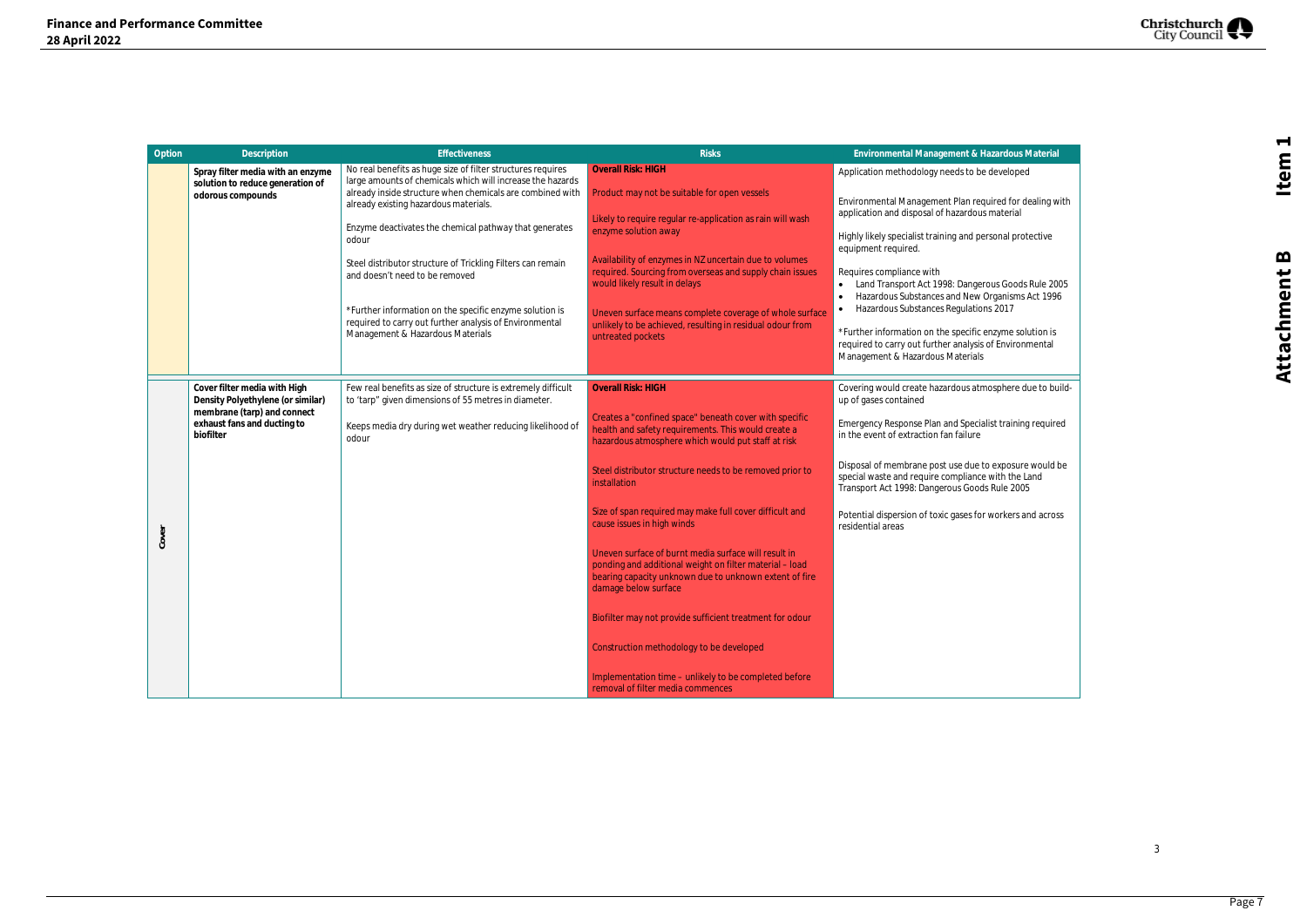4

| Option | Description                                                                                                | <b>Effectiveness</b>                                                                                                                                                                                                                                  | <b>Risks</b>                                                                                                                                                        | Environmental Management & Hazardous Material                                                                                                                       |
|--------|------------------------------------------------------------------------------------------------------------|-------------------------------------------------------------------------------------------------------------------------------------------------------------------------------------------------------------------------------------------------------|---------------------------------------------------------------------------------------------------------------------------------------------------------------------|---------------------------------------------------------------------------------------------------------------------------------------------------------------------|
|        | Install scaffolding and wrap High<br>Density Polyethylene membrane<br>(or similar) around entire Trickling | Few real benefits as size of structure is extremely difficult<br>to 'tarp" given dimensions of 55 metres in diameter                                                                                                                                  | <b>Overall Risk: HIGH</b>                                                                                                                                           | Covering would create hazardous atmosphere due to build-<br>up of gases contained                                                                                   |
|        | Filter (full cover)                                                                                        | Keeps media dry during wet weather reducing likelihood of<br>odour                                                                                                                                                                                    | Creates a "confined space" beneath cover with specific<br>health and safety requirements. This would create a<br>hazardous atmosphere which would put staff at risk | Emergency Response Plan and Specialist training required<br>for removal of membrane due to high density build-up of<br>gases.                                       |
|        |                                                                                                            | Steel distributor structure of Trickling Filters can remain<br>and doesn't need to be removed                                                                                                                                                         | Size of span required may make full cover difficult -<br>structural design required                                                                                 | Release of high volume of gas to atmosphere at once may<br>pose public health risk due to higher parts per million (ppm)<br>than allowing natural venting uncovered |
|        |                                                                                                            |                                                                                                                                                                                                                                                       | Scaffold would need to be designed to hold full weight of<br>the cover and wind loading                                                                             | Disposal of membrane post use due to exposure would be<br>special waste and require compliance with the Land<br>Transport Act 1998: Dangerous Goods Rule 2005       |
|        |                                                                                                            |                                                                                                                                                                                                                                                       | Explosive atmosphere may form under membrane due to<br>gasses given off from septic wastewater in bottom of tanks                                                   | Potential dispersion of toxic gases for workers and across                                                                                                          |
|        |                                                                                                            |                                                                                                                                                                                                                                                       | Construction methodology needs to be developed                                                                                                                      | residential areas                                                                                                                                                   |
|        |                                                                                                            |                                                                                                                                                                                                                                                       | Implementation time - unlikely to be completed before<br>removal of filter media commences                                                                          |                                                                                                                                                                     |
|        | Install a layer of bark media on top<br>of Trickling Filter                                                | Few real benefits as quantity required as well as using other<br>methods to supplement will add to the amount of<br>hazardous material to be removed<br>Steel distributor structure of Trickling Filters can remain<br>and doesn't need to be removed | <b>Overall Risk: HIGH</b><br>Dry bark would provide no treatment, so would require<br>water sprays to keep the bark damp and treatment<br>microbes alive            | Disposal of bark post use due to exposure likely to be<br>special waste and require compliance with the Land<br>Transport Act 1998: Dangerous Goods Rule 2005       |
|        |                                                                                                            |                                                                                                                                                                                                                                                       | Water spray would also wet the biofilter media, increasing<br>odour generation from the trickling filter                                                            |                                                                                                                                                                     |
|        |                                                                                                            |                                                                                                                                                                                                                                                       | Uneven surface means uneven thickness of bark leading to<br>odour emissions from low coverage areas                                                                 |                                                                                                                                                                     |
| Cap    |                                                                                                            |                                                                                                                                                                                                                                                       | Insufficient air flow to sustain growth of treatment<br>microbes on bark                                                                                            |                                                                                                                                                                     |
|        |                                                                                                            |                                                                                                                                                                                                                                                       | <b>Effectiveness low</b>                                                                                                                                            |                                                                                                                                                                     |
|        |                                                                                                            |                                                                                                                                                                                                                                                       | Requires use of large crane to allow correct placement -<br>application / installation methodology needs to be<br>developed                                         |                                                                                                                                                                     |
|        |                                                                                                            |                                                                                                                                                                                                                                                       |                                                                                                                                                                     |                                                                                                                                                                     |
|        |                                                                                                            |                                                                                                                                                                                                                                                       |                                                                                                                                                                     |                                                                                                                                                                     |

# Christchurch<br>City Council

Item<sub>1</sub> **Attachment B Item 1** Attachment B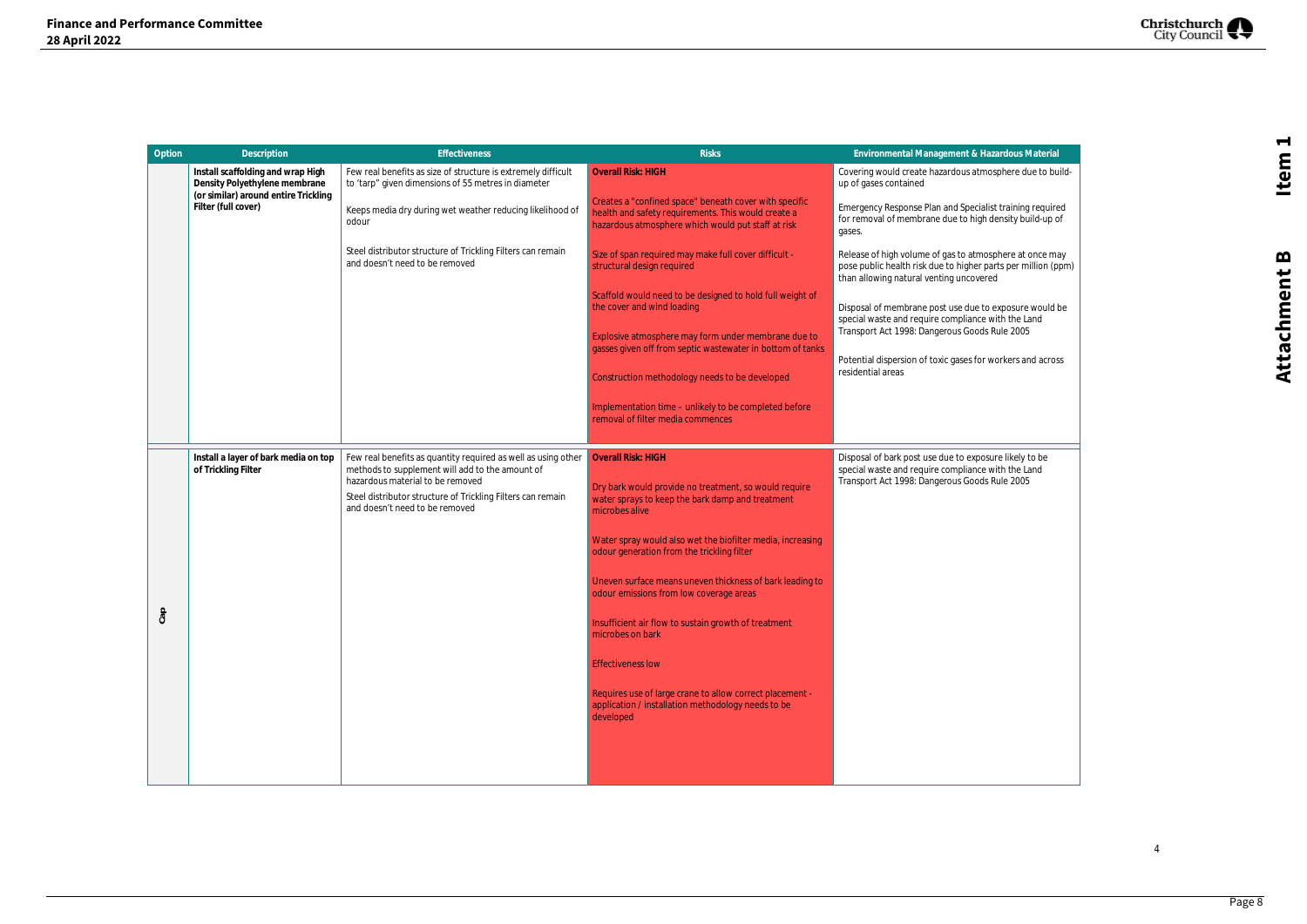| Option | Description                                                                   | <b>Effectiveness</b>                                                                                                                                                                                                                                                                                                                              | <b>Risks</b>                                                                                                                                                                                                                                                                                                                                                                                                                                                               | Environmental Management & Hazardous Material                                                                                                                                                                                                                                                                        |
|--------|-------------------------------------------------------------------------------|---------------------------------------------------------------------------------------------------------------------------------------------------------------------------------------------------------------------------------------------------------------------------------------------------------------------------------------------------|----------------------------------------------------------------------------------------------------------------------------------------------------------------------------------------------------------------------------------------------------------------------------------------------------------------------------------------------------------------------------------------------------------------------------------------------------------------------------|----------------------------------------------------------------------------------------------------------------------------------------------------------------------------------------------------------------------------------------------------------------------------------------------------------------------|
|        | Install super water absorbance<br>layer on top of Trickling Filter            | Few real benefits as weight of absorbency layer will<br>compromise structures and delay removal timeframe<br>Steel distributor structure of Trickling Filters can remain<br>and doesn't need to be removed                                                                                                                                        | <b>Overall Risk: HIGH</b><br>Material will absorb water during wet weather - load<br>bearing capacity of filter media unknown due to unknown<br>extend of damage below surface<br>Availability of material in NZ likely to be difficult<br>Adequate coverage across surface may be difficult due to<br>span required<br>Difficult to install and this is not well documented<br>Implementation time - unlikely to be completed before<br>removal of filter media commences | *Further information on the specific super water<br>absorbance solution is required to carry out further analysis<br>of Environmental Management & Hazardous Materials                                                                                                                                               |
|        | Use sprayed concrete or foam<br>concrete to encase top of Trickling<br>Filter | Few real benefits as weight of spray concrete or foam<br>concrete layer will compromise structures and delay<br>removal timeframe<br>Keeps media dry during wet weather reducing likelihood of<br>odour<br>Steel distributor structure of Trickling Filters can remain<br>and doesn't need to be removed                                          | <b>Overall Risk: HIGH</b><br>Weight of concrete may crush the media, placing pressure<br>on the tank wall which is not designed to take this load<br>Uneven surface means likelihood of ponding rainwater,<br>which would be a breeding ground for mosquitos<br>Would need large crane and/or concrete pump to allow<br>correct placement                                                                                                                                  | Disposal of concrete post use due to exposure would be<br>special waste and require compliance with the Land<br>Transport Act 1998: Dangerous Goods Rule 2005                                                                                                                                                        |
|        | Use sprayed expanding foam to<br>encase top of trickling filter               | Few real benefits as foam is not waterproof and will need<br>additional methods on top of this to which then will extend<br>timeframe for removal<br>Keeps media dry during wet weather reducing likelihood of<br>odour<br>Steel distributor structure of Trickling Filters can remain<br>and doesn't need to be removed<br>Lighter than concrete | <b>Overall Risk: HIGH</b><br>Uneven surface means likelihood of ponding rainwater,<br>which would be a breeding ground for mosquitos<br>Would also need to be covered with impervious layer to<br>stop rain water ingress<br>Requires use of large crane to allow correct placement                                                                                                                                                                                        | Disposal of expanding foam post use due to exposure<br>would be special waste and require compliance with the<br>Land Transport Act 1998: Dangerous Goods Rule 2005<br>Dangerous Goods classification of Flammable<br>Harmful to Human Health and Harmful to aquatic life in<br>event of spill or emergency response |



Item<sub>1</sub> **Attachment B Item 1** Attachment B